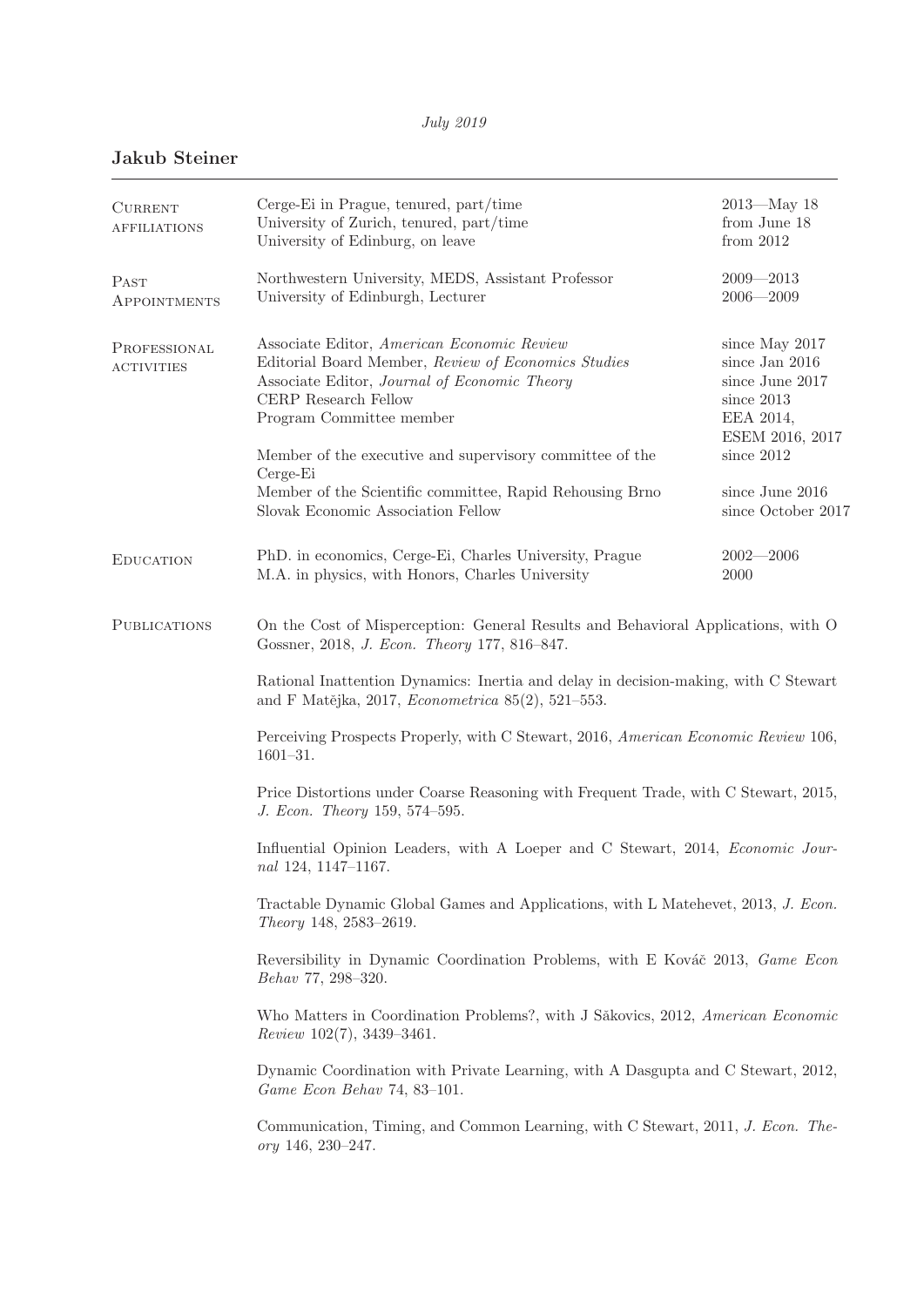|                                            | Contagion through Learning, with C Stewart, 2008, Theoretical Economics 3, 431–<br>458.                                                                                                                                                                                                                                                                                                                                                                                                                                                                                                                                                                                                                                                                                                                                                                                                                                                         |  |  |
|--------------------------------------------|-------------------------------------------------------------------------------------------------------------------------------------------------------------------------------------------------------------------------------------------------------------------------------------------------------------------------------------------------------------------------------------------------------------------------------------------------------------------------------------------------------------------------------------------------------------------------------------------------------------------------------------------------------------------------------------------------------------------------------------------------------------------------------------------------------------------------------------------------------------------------------------------------------------------------------------------------|--|--|
|                                            | Coordination of Mobile Labor, 2008, J. Econ. Theory 139, 25-46.                                                                                                                                                                                                                                                                                                                                                                                                                                                                                                                                                                                                                                                                                                                                                                                                                                                                                 |  |  |
|                                            | Coordination Cycles, 2008, Game Econ Behav 63, 308-327.                                                                                                                                                                                                                                                                                                                                                                                                                                                                                                                                                                                                                                                                                                                                                                                                                                                                                         |  |  |
|                                            | The Effects of Risk Aversion in Mixed-Strategy Equilibria of 2x2 Games, with D En-<br>gelmann, 2007, Game Econ Behav 60, 381-388.                                                                                                                                                                                                                                                                                                                                                                                                                                                                                                                                                                                                                                                                                                                                                                                                               |  |  |
|                                            | A Trace of Anger is Enough: On the Enforcement of Social Norms, 2007, <i>Economics</i><br>Bulletin 8.                                                                                                                                                                                                                                                                                                                                                                                                                                                                                                                                                                                                                                                                                                                                                                                                                                           |  |  |
|                                            | Dynamic Scaling and Universality in Evolution of Fluctuating Random Networks, with<br>M Kotrla and F Slanina, 2002, Europhys. Lett. 60.                                                                                                                                                                                                                                                                                                                                                                                                                                                                                                                                                                                                                                                                                                                                                                                                         |  |  |
| NON-REFEREED<br>PUBLICATIONS (IN<br>CzeCH) | Economics of Social Exclusion, 2004, in Hirt, Jakoubek, "Roma, Culturological Stud-<br>ies", Čeněk Publishers.                                                                                                                                                                                                                                                                                                                                                                                                                                                                                                                                                                                                                                                                                                                                                                                                                                  |  |  |
|                                            | Roma on the Labor Market: 2006, in Hirt, Jakoubek, "Roma in a Trap of Social<br>Exclusion", Čeněk Publishers.                                                                                                                                                                                                                                                                                                                                                                                                                                                                                                                                                                                                                                                                                                                                                                                                                                   |  |  |
| <b>TEACHING</b>                            | Applied theory Phd course, Cerge-Ei and Edinburgh                                                                                                                                                                                                                                                                                                                                                                                                                                                                                                                                                                                                                                                                                                                                                                                                                                                                                               |  |  |
|                                            | MBA course in microeconomics, Kellogg School of Management, Northwestern Uni-<br>versity                                                                                                                                                                                                                                                                                                                                                                                                                                                                                                                                                                                                                                                                                                                                                                                                                                                        |  |  |
|                                            | Undergraduate courses in micro- and macroeconomics, Edinburgh, and Charles Uni-<br>versity in Prague                                                                                                                                                                                                                                                                                                                                                                                                                                                                                                                                                                                                                                                                                                                                                                                                                                            |  |  |
|                                            | M.A. course on behavioral theory, U Zurich                                                                                                                                                                                                                                                                                                                                                                                                                                                                                                                                                                                                                                                                                                                                                                                                                                                                                                      |  |  |
|                                            | External examiner for the PhD dissertation by Friederike Mengel, and Benson Tsz<br>Kin Leung                                                                                                                                                                                                                                                                                                                                                                                                                                                                                                                                                                                                                                                                                                                                                                                                                                                    |  |  |
|                                            | $PhD\ students:$<br>Maxim Goryunov: PhD 2016, first placement Max Weber Postdoc at the EUI in<br>Florence                                                                                                                                                                                                                                                                                                                                                                                                                                                                                                                                                                                                                                                                                                                                                                                                                                       |  |  |
|                                            | Ludmila Matysková: PhD 2018 (expected), first placement postdoc at U Bonn                                                                                                                                                                                                                                                                                                                                                                                                                                                                                                                                                                                                                                                                                                                                                                                                                                                                       |  |  |
|                                            | Current students: Jan Sedek, Pavel Ilinov                                                                                                                                                                                                                                                                                                                                                                                                                                                                                                                                                                                                                                                                                                                                                                                                                                                                                                       |  |  |
|                                            | M.A. students: Jan Šípek and Regina Tukhbatullina                                                                                                                                                                                                                                                                                                                                                                                                                                                                                                                                                                                                                                                                                                                                                                                                                                                                                               |  |  |
| <b>INVITED SEMINAR</b><br>PRESENTATIONS    | 2019: Caltech, Vienna U, Madrid Carlos III, Napoli CSEF, Torino Collegio Carlo<br>Alberto, Copenhagen U, Bar Ilan U, Tel Aviv U, Hebrew U; 2018: Zurich (2x), St<br>Andrews, Bern; 2017: Bocconi, Queen Mary, Columbia U, Ecole Polytechnique; 2016:<br>Oslo, Humboldt Berlin, PSE Paris; 2015: Pittsburgh, Washington U, Boston Col-<br>lege; 2014: NYU, Bratislava, Bonn, EUI Florence, Warwick, IESE Barcelona, Surrey;<br>2013: Koc University, Humboldt & Technische U in Berlin, Jerusalem, Tel Aviv, Sao<br>Paulo; 2012: Oxford, Edinburgh, Bielefeld, Paris Dauphine, Toulouse, UCL, Carlos III;<br>2011: Helsinki, Slovak National Bank; 2009: Kellogg MEDS, U Texas Austin, Penn<br>State, Cambridge U, CEU (Budapest), Humboldt & Technische U in Berlin, Queens<br>U in Belfast; 2008: Cerge-Ei, U St. Andrews, U of Illinois at Urbana-Champaign,<br>Northwestern, Hitotsubashi U., Toronto, MIT, UCL, LSE; 2007: LSE, Heriot-Watt |  |  |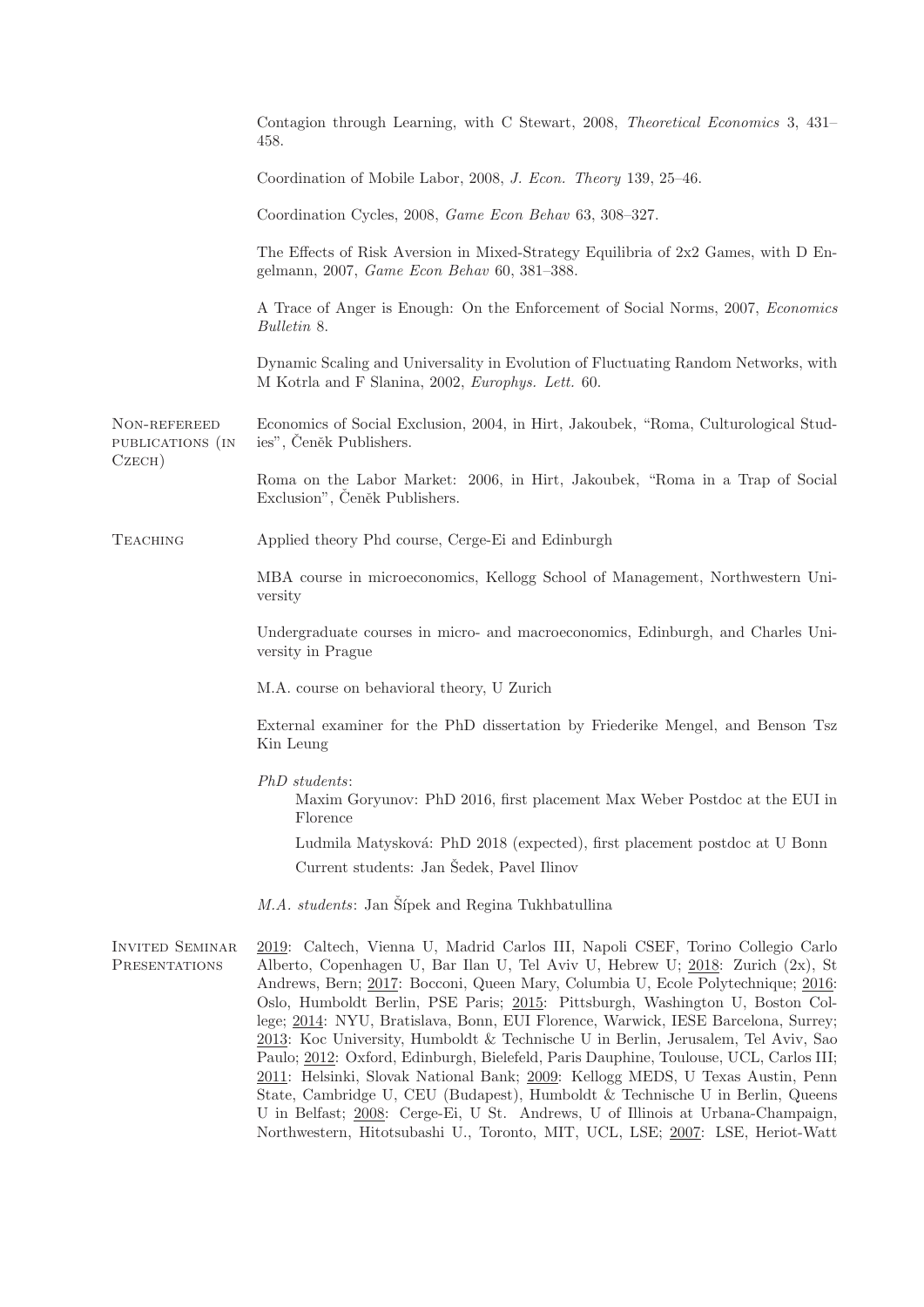U., Bonn, Edinburgh; 2006: Cambridge, PSE Paris, Edinburgh; 2005: LSE (Ph.D. seminar); 2004: Max Planck Institute in Jena.

- **CONFERENCE PRESENTATIONS** 2019: Barcelona GSE bounded rationality workshop, Gerzensee, Sloan Nomis Workshop on Cognition; 2018: Cambridge INET, Vancouver workshop on biological foundations of economics, BRICS at Columbia U, GSE bounded rationality workshop in Barcelona; 2017: NYU/Sloan/Nomis attention/perception workshop, Alghero workshop, SAET Faro, Gersensee workshop, IUB workshop NYU Stern; 2016: Neuroeconomics Workshop Zurich, Theory Workshop Gratz, Game Theory Congress Maastricht, Barcelona GSE, BRIC, YEM (plenary speaker), rational inattention workshop in Prague, Southampton Winter Theory Workshop; 2015: Advances in Information Economics and Dynamics Paris, SIRE Workshop on behavioral economics Edinburgh, Econometric Society Congress Montreal, Biological Basis of Preferences and Strategic Behavior Workshop Vancouver, Barcelona GSE; 2014: Workshop on endogenous preferences in Alghero, limited attention workshop in Bamberg, Rational inattention workshop in Oxford, SAET, EEA-ESEM, INEX; 2013: SAET, EEA-ESEM, Transatlantic Theory workshop Oxford, Tiger in Toulouse; 2012: Prague theory workshop, rational inattention workshop Prague, Game Theory Congress Istanbul, SED; 2011: EEA-ESEM, Prague Economic Meeting, Information and Coordination: Theory and Application at LBS; 2010: ESWC, CETC; 2009: Transatlantic Theory Workshop, EEA-ESEM, SAET; 2008: Workshop on Learning in Alicante , ESSET, GRIPS Workshop on game theory; 2007: EEA-ESEM, Stony Brook Global Game Theory Workshop; 2006: EEA-ESEM; 2005: Award Talk at Czech Econometric Day, "Roma and Social Reform" conference in Czech Parliament; 2004: Czech Economic Society; 2000: Biomathematical Conference of the Academy of Sciences of the Czech Republic.
- REFEREEING Econometrica, American Economic Review, Journal of Political Economy, Quarterly Journal of Economics, Review of Economic Studies, AER: Insights, Theoretical Economic, Journal of Economic Theory, RAND Journal of Economics, Games and Economic Behavior, Economic Journal, American Economic Journal: Microeconomics, Journal of the European Economic Association, Economic Theory, International Economic Review, Journal of Money, Credit and Banking, International Journal of Game Theory, Journal of Economic Behavior & Organization, Scandinavian Journal of Economics, Journal of Institutional and Theoretical Economics, Journal of Economic Psychology, Journal of Financial Stability, Mathematical Social Sciences, Finance a Uver, Prague Economic Papers, Israeli Science Foundation, Charles University Grant Agency, European Research Council.
- Grants and **FELLOWSHIPS** ERC consolidator grant 2018—2022, 1,321,488  $\in$ Czech Science Foundations grants 2016—18 and 2013—15, 105,000  $\in$ 2012—2016 Purkyně fellowship of Czech Academy of Sciences, 211,000  $\in$ 2008 ESRC first grants scheme, 127,185 £ 2007 British Academy Overseas Travel Grant AWARDS Excellence in Refereeing Award 2016, American Economic Review Svejnar-Terrell 2013 prize for teaching excellence Neuron award 2012 for Czech economists under 40 Scopus award 2011, 2nd place in a competition for Czech scientists under 35